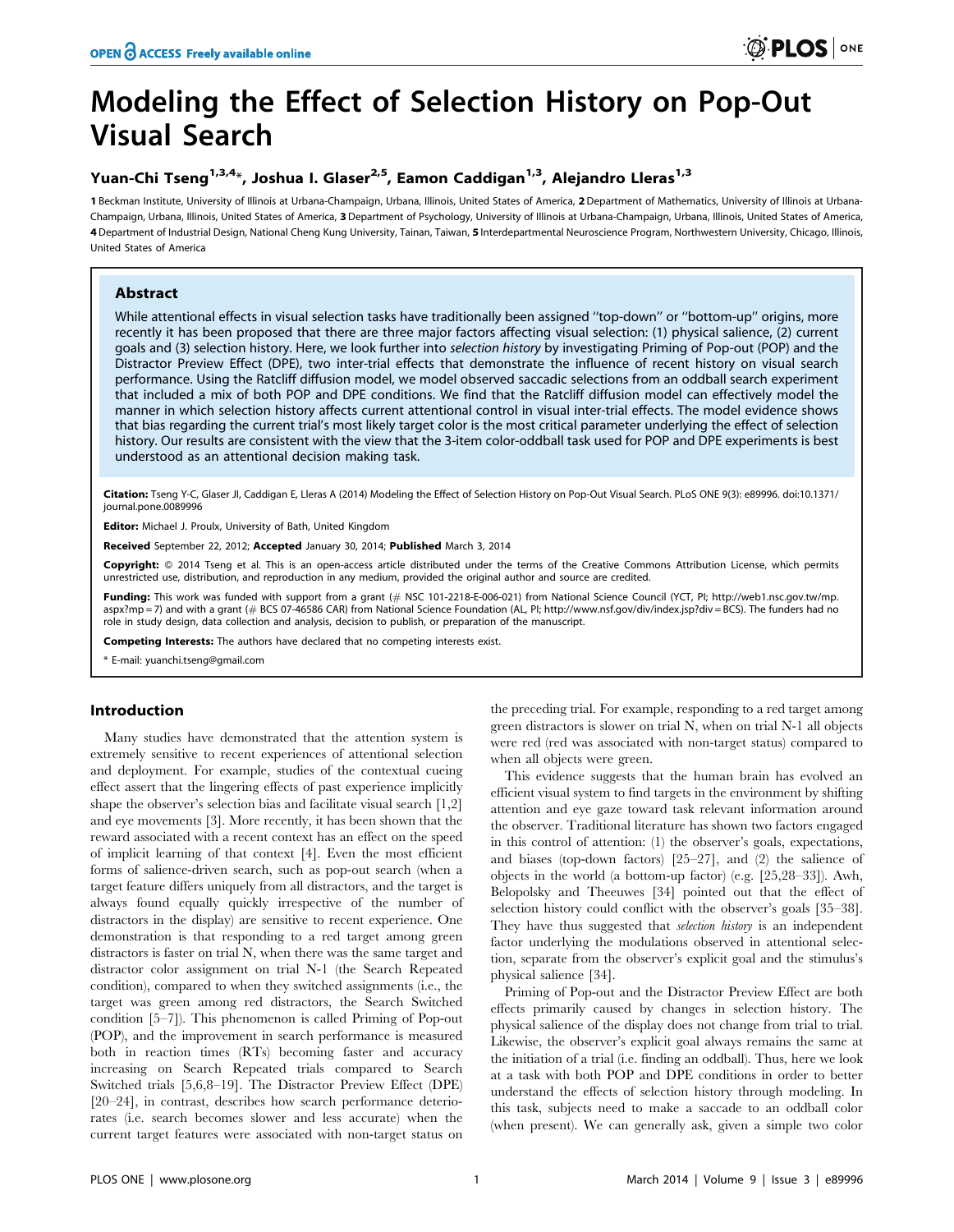display, how does selection history affect the decision of which color to select?

It is important to note that previous research has shown that the critical factor underlining these two effects is the stage during which target/distractor color assignments takes place, that is, the process through which a color (say, green) is tagged as being the color containing the target (in the current trial), while the other color (say, red) is tagged as the color of the distractors. Thus, even though in the surface the task may appear to be a ''location'' selection task (which of the items in the display should the saccade be directed to) it is in fact a ''color'' selection task (which of the two colors is the target color). Once the target color is found, saccading to the target is trivial. With respect to the DPE, we know location is unimportant from (at least) three previous studies. In Goolsby, Grabowecky and Suzuki [12], where the DPE was first documented, it was shown that changes to spatial features in the previous trial (the ''preview trial''), like size of the items, number of items in the previous trial, and eccentricity of the items, had no effect on the magnitude of the DPE on the target-present trial. Later, Lleras, Levinthal and Kawahara [21] demonstrated that the DPE could be observed in a rapid serial visual presentation (RSVP) task, in which items are presented sequentially in a single (unchanging) location. On trial N-1, all items are of the same color, while on trial  $N$ , one of the items has a different color (is an oddball). As all items are presented at the same location, the DPE is likely not dependent on the spatial positioning of the to-be inspected items. Finally, and more crucially, Levinthal and Lleras [20] demonstrated that when RSVP trials (all search items in the same location, presented sequentially) are intermixed with spatial DPE trials (three items presented simultaneously at three different locations), an identical ''spatial'' DPE is found when the previous trial was spatial (three items/three locations) compared to when it was an RSVP sequence, showing that the spatial characteristic of the previous trial had no impact on the DPE. Moreover, they found an identical ''single-location'' DPE (in RSVP) when the previous trial was an RSVP sequence compared to when the previous trial was spatial, indicating that the DPE emerges from a difficulty in selecting a specific color as being the target color (and not with moving attention to a location), given that all items were presented at the same location. Finally, it should be noted that in 2010, Yashar and Lamy [17] found an identical result with POP. Thus, decision making regarding the color associated with target status (not the location containing the target) is at the crux of these two phenomena. It should also be noted that this is consistent with the top-down instructions to the participants, who must find the odd-colored item (not the odd-placed item), making color, not location, the defining attribute of the target in these tasks.

The decision in this sort of forced two-choice task is conventionally studied within the framework of a diffusion model. Ratcliff [39] developed a diffusion model (Ratcliff diffusion model; RDM) that turns the sampling of evidence into a noisy, ongoing evidence accumulation process. That is, evidence is sampled and accumulated at each point in time. After some number of samples (i.e., after some time), the accumulation of evidence can reach one of two thresholds: the signal threshold or the noise threshold. Once one of these criteria is reached, the decision is made to categorize the perceptual evidence as signal or noise. Importantly, the time course of the decision process can be predicted and modeled in different situations. The power of this approach is that one can make detailed predictions of human performance including predicting RT distributions for correct and error responses [39– 42]. Therefore, this ''diffusion'' modeling approach has gained a lot of popularity in recent years.

An advantage of the RDM (and other accumulator models) is that it clearly separates different sources of variability in the model results. In the RDM, differing selection results can be due to changes in 3 central parameters: (1) the strength of incoming sensory information, (2) the boundary separation, representing the speed-accuracy tradeoff (SATO) strategy in the decision, and (3) the tendency bias, representing an initial decision tendency regarding the likely target color in the current trial. Finding the parameter changes responsible for POP and the DPE will shed light on how selection history affects attentional selection in the current trial.

We must clarify that we are agnostic as to whether these subjective beliefs (tendency bias) are explicit or implicit. In fact, previous research on the DPE has shown that cueing each trial ahead of time with information telling observers with 100% certainty whether or not the next trial will have a target does not affect the magnitude of the DPE [12]. Kristjansson, et al. [43] studied patients with unilateral spatial neglect and found POP can occur without awareness. Moreover, with healthy individuals, POP has been demonstrated to be contingent on the conscious perception of the target and implicit memory system [44]. Thus, it is quite likely that these beliefs may be implicit or explicit.

In this study, we aim to determine whether the Ratcliff diffusion model can successfully account for the changes in RTs and accuracy brought about by changes in selection history, specifically by looking at Priming of Pop-out [5–7] and the Distractor Preview Effect [22,24,45]. If this is the case, we expect to discover, from the model fitting, which factors (parameters in the model) are critical in the attention selection decision process underlying the effect of POP and the DPE.

#### Methods

## Experimental Methods

All co-authors of this study affirm that the research was conducted in accordance with the principles expressed in the Declaration of Helsinki. Approval to conduct this research was granted by the University of Illinois at Urbana-Champaign, Office of the Vice Chancellor for Research, Institutional Review Board (IRB). Written Informed consent was obtained from all participants before the experiments were conducted.

In classic POP and DPE experiments, subjects were asked to find an oddball target and report a secondary feature of the oddball. For example, subjects needed to find the odd color diamond and then report the direction (left or right) of a missing corner in this diamond [5,22,24]. In the present study, we adapted these POP and DPE procedures to a saccade selection task in which participants were simply asked to make a decision on whether to saccade towards an oddball item (the color singleton) if one was present, or hold the eyes at fixation when there was no oddball item in the display [45]. After fixating the oddball, participants were asked to press a button to complete the trial.

Saccade selection tasks have been used previously in oddball tasks and many two alternative choice tasks [9,10,45–47]. It was used in the present study because it requires fewer processing stages than a manual response selection task. A saccade does not involve the motor process of a hand, but more importantly, it avoids a second decision about the cut-off side of a diamond. Thus, observing eye-behavior in a saccade generation task allows us to closely follow attentional decision making in the task [48]. We expected all subjects to show both Priming of Pop-out and Distractor Preview Effects in our saccade selection task when responding to the oddball [45,46].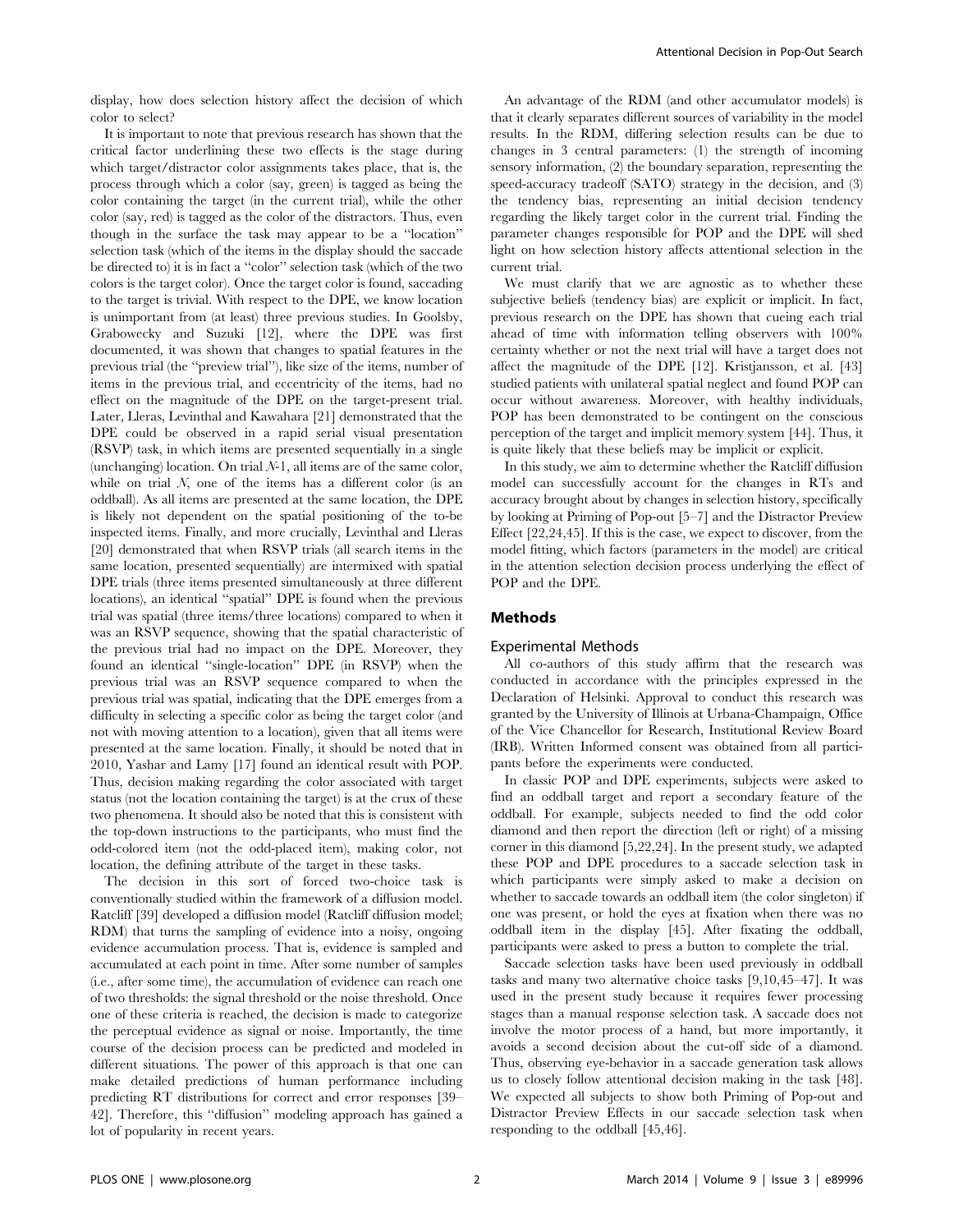Participants. Five students (P1, P2, P3, P4 and P5) from the University of Illinois at Urbana-Champaign participated in this experiment in exchange for monetary compensation. Each subject participated in 5 sessions, and each session consisted of 5 blocks of 64 trials each. Therefore, there were 1600 trials for each participant in total. Each session lasted about 50 minutes. Three undergraduate students (P1, P2, and P5) had normal vision and two (P3 and P4) had corrected-to-normal vision. We opted for a psychophysical procedure (few subjects, many trials), so that the data could be modeled effectively.

Apparatus. Eye movements were monitored through an EyeLink 1000 system. A drift correction procedure was performed between trials to ensure spatial accuracy of eye movement data. Trials in which the fixation landed within 2 degrees of the target (i.e. oddball) were classified as correct, and trials in which the fixation landed within 2 degrees of the distractor were classified as incorrect. Trials were excluded from analysis in the following conditions: blinks, failure to fixate on the center dot at the beginning of the trial, or failure to saccade within 2 degrees of any object on the display during target-present trials. Stimuli were presented on a 21-inch CRT monitor at a resolution of  $1024\times768$ , at 85 Hz. We recorded saccade latency, reaction time (time to press the button to advance to next trial), and whether the initial saccade was correct or not (i.e., whether it landed on the oddball target or elsewhere).

**Stimuli.** Figure 1 depicts the stimuli and trial sequence in our four search conditions. The stimuli and configurations used in the present experiment were based on those used by Goolsby and colleagues [12] and later by Caddigan and Lleras [45]. Three diamonds were placed over an iso-accuity ellipse centered at fixation, and with an equal central angle between each. There were 12 locations on the ellipse. Therefore, there were four different 3-item display configurations. The target itself was randomly located at each of the three locations in any given configuration. Diamonds were either green or red, and on each trial, participants were instructed to make a saccade towards the oddball if one was present. Once their eye reached the target diamond, they pressed a button to finish the trial. The oddball color was equally likely to be either red or green, so participants did not know what color the target would be at the onset of the trial.

Trial Sequence and Procedure. A pseudorandom sequence of trials was generated as by previous studies [24,45]. To generate each set of 32 trials, eight trial pairs (16 trials) appeared in random order, representing the Search Repeated, Search Switched, Distractor-color Previewed, and Target-color Previewed conditions, with each color (green or red) used as a distractor. Because all trials in the pairs of Search Repeated and Search Switched conditions are target-present, while half of trials in the pairs of Distractor-color Previewed and Target-color Previewed conditions are target-present, there were 12 target-present trials (8 from the POP condition and 4 from the DPE condition) and 4 target-absent trials. An additional 16 trials were then randomly inserted in between these trial pairs; half of these were target-absent trials, and each color (green or red) appeared as a distractor four times for each condition. This process resulted in variable numbers of target-absent trials and target-present trials. The number of trials in each of the four inter-trial search conditions was also variable. When a target-absent trial was inserted randomly before a targetpresent trial, this could create a Distractor-color Previewed or Target-color Previewed trial (eliciting a Distractor Preview Effect); when a target-present trial was followed by another target-present trial, this would add an additional Search Previewed or Search Switched trial (subject to Priming of Pop-out).

Each trial started with the presentation of a central fixation point. After a variable interval of 2000–2500 ms, the search display appeared. In the target-absent condition, the search display was presented for 600 ms, and subjects were expected to maintain fixation throughout that interval. On target-present trials, the search display remained visible until participants pressed the button to indicate the end of the trial. We analyzed the data on a given trial with respect to its relation to the preceding trial. In the ''Search Repeated'' condition (SRe), the color of target and distractors repeated across consecutive trials, Figure 1a; mean = 32 trials/session. In the ''Search Switched'' condition, the color assignment between target and distractors on the current trial was opposite to that of the previous trial (so, if on the previous trial, a red target amongst green distractors was seen, there would be a green target amongst red distractors on the current trial), Figure 1b; mean = 36 trials/session. In the ''Target-color Previewed condition" (TP), the color of distractors on the preceding target-absent trial became the color of the target on the current target-present trial, Figure 1c; mean = 26 trials/ session. Finally, in the ''Distractor-color Previewed'' condition (DP), the color of distractors on the preceding target-absent trial was the same as the color of distractors on the subsequent targetpresent trial, Figure 1d; mean = 24 trials/session.

#### Modeling Methods

The goal of our participants was to saccade to the color oddball target as soon as possible (if present). Under our experiment structure (the target is defined as either red or green in the whole experiment), our participants first had to decide which of the two colors was the target color. To model this task, we used the Ratcliff Diffusion Model (RDM) [39], which models the decision making process between two options. This model can shed light on which parameters are critical for the DPE and POP, and more generally for the effect of selection history.

In the RDM framework (Figure 2), the initial value of belief regarding which color the target may be starts at a baseline level,  $z$ , and accumulates towards one of two thresholds. These thresholds represent the level of belief required to make a decision that a color (green or red in our experiment) is the target in the trial. One threshold is at a level of 0, and the other at a. Evidence accumulates with a drift rate mean of  $v$  and standard deviation of  $s$ (this is a scaling parameter that we set at 1). When the evidence reaches a threshold, a decision regarding target color is made in favor of the corresponding color threshold. As the entire reaction time does not consist solely of the decision-making time, there is also a parameter  $T_{en}$ , which represents time for processes other than decision-making. The RDM parameters combine to produce an estimate of sensory evidence accumulation in our tasks.

In our task, we always set the current trial's target's color at threshold a (target-color threshold), and the distractor's color at threshold 0 (distractor-color threshold). Thus, evidence that accumulates to a leads to a saccade towards the target (i.e. correct saccade). Evidence that accumulates to 0 leads to a saccade towards one of the distractors (i.e. incorrect saccade). The target color may be red or green, and we combine these scenarios for modeling. As an example, if a trial's target is red in the ''Search Repeated'' (SRe) condition of POP, the target color (red) competes with the distractor color (green) to be decided as the target (see Figure 1). When the accumulation of evidence reaches a confident value of implicit belief (i.e. a, the target-color threshold, red in this example) that red is the target, a decision is made, followed by a correct saccade. However, when the accumulation of evidence reaches a confident value of implicit belief (i.e. 0, the distractorcolor threshold, green in this example) that green is the saccade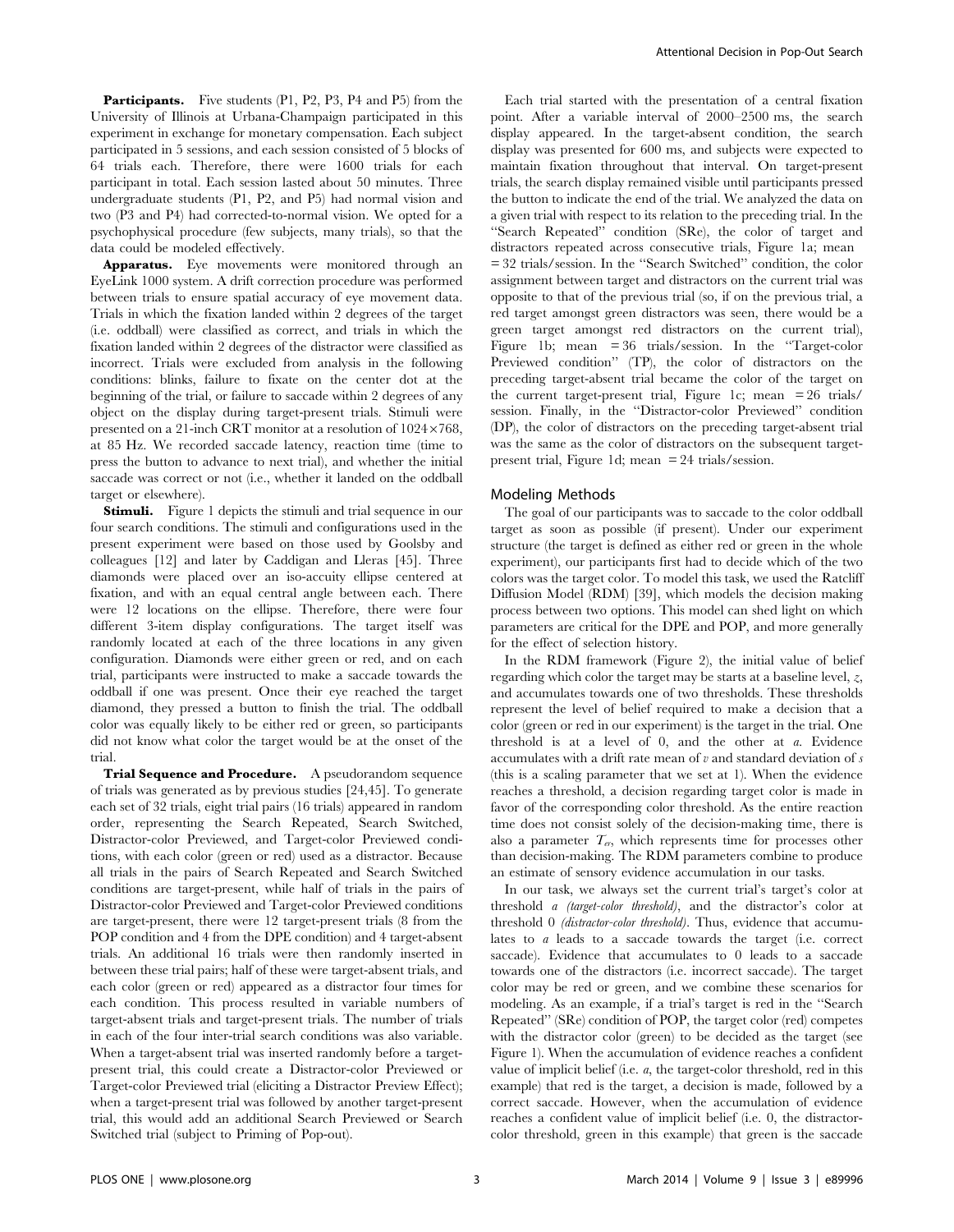

Figure 1. Samples of Four Search Conditions (Target Is Red and Two Distractors Are Green in Current Trial). (a) Search Repeated (target color and distractor color are repeated across consecutive trials); (b) Search Switched (target color and distractor color are switched across consecutive trials); (c) Target-color Previewed (the current target color was the color of objects in the preceding non-target trial); and (d) Distractorcolor Previewed (the current distractor color was the color of objects in the preceding non-target trial). Search Repeated and Search Switched conditions comprise the POP search task, and Target-color Previewed and Distractor-color Previewed conditions comprise the DPE search task. doi:10.1371/journal.pone.0089996.g001

target, a decision is made, followed by an error saccade. The accumulator value at any time can be viewed as a comparison of the accumulated evidence towards the target color versus the accumulated evidence of the distractor color (in the above example, the accumulator will be closer to  $a$ , at any given time if there is more accumulated evidence that red is the target color).

The starting point  $z$  represents an estimate of biases towards a certain color being the target in our tasks. When  $z = a/2$ , there is no bias, as the start point is halfway between the thresholds. Values of  $z > a/2$  represent a bias towards target color, and  $z \le a/2$ represents a bias towards the distractor color. Thus,  $z/a$ , which we will refer to as  $B$  from now on, gives a true estimate of the bias in a trial. The drift rate, v, represents the comparative quality of sensory information from the stimuli. A positive  $v$  signifies that the target has a stronger signal in the display than the distractors (as it should be when it is a pop-out target). A  $v$  with a larger magnitude signifies a greater signal-to-noise ratio of the stimulus. The boundary separation, a, relates to the speed and accuracy tradeoff strategy (SATO strategy) of the decision to saccade. For example, when the boundary separation is small, although the decision process can hit the target boundary quicker, there is also a greater chance that the process may hit the wrong threshold. Lastly, as mentioned previously,  $T_{er}$  represents the non-decision time. This can include processes such as stimulus encoding and motor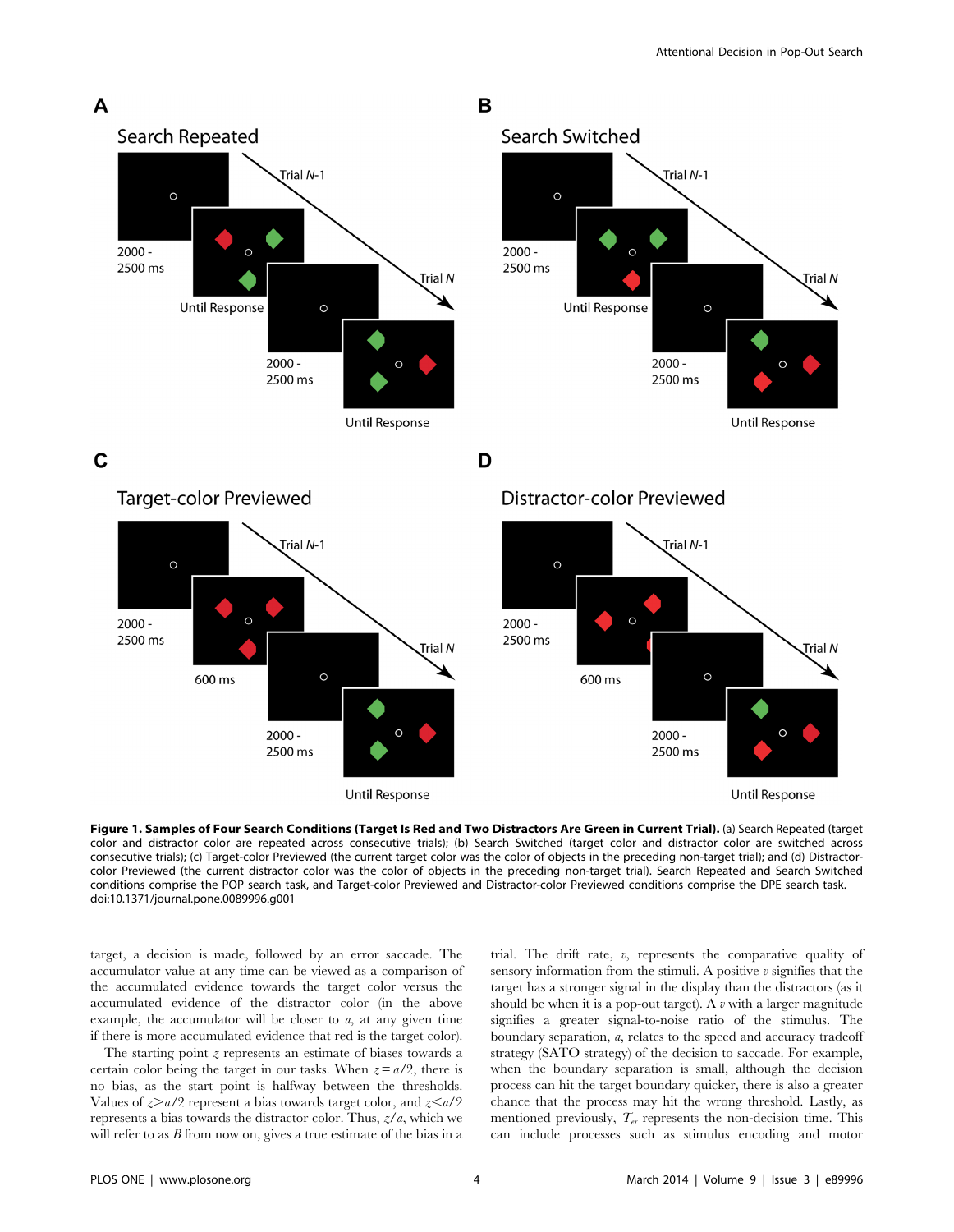#### current trial's target is red



Figure 2. An Illustration of the Ratcliff Diffusion Model. Evidence starts accumulating at starting point  $z$  (inter-trial variation  $S_z$ ). It accumulates with a drift rate mean of v and standard deviation of s (a scaling parameter not shown). The mean drift rate has an inter-trial variation of  $\eta$ . The evidence accumulates towards one of two decision thresholds, which are separated by the boundary separation a. An additional parameter is the non-decision time,  $T_{er}$  (inter-trial variation  $S_t$ ). doi:10.1371/journal.pone.0089996.g002

response delay. Together, understanding the parameters  $B$ ,  $a$ ,  $v$ , and  $T_{er}$  can aid in understanding the underlying mechanisms of choice tasks.

It is important to note that several other parameters are included in the RDM in order to better fit empirical data.  $S_z$ ,  $S_t$ , and  $\eta$  are parameters that relate to inter-trial variability.  $S_z$  is the range of z across trials,  $S_t$  is the range of  $T_{er}$  across trials, and  $\eta$  is the standard deviation of  $v$  across trials.

**Parameter Constraints.** For each subject,  $S_z$ ,  $S_t$ , and  $\eta$  were always constrained to be the same across all experimental conditions, in order to focus solely on the change in  $T_{en}$ , z, a, and  $v$  across conditions. Additional parameter constraints were necessary to reflect the possible inter-trial modifications. For instance, if on trial  $N-1$ , the display was all green (green was a distractor color), then prior to trial  $N$ , there may be a bias against the color green. This would be reflected as a bias away from the target if the current display (trial  $\mathcal{N}$ ) contains a green target (Target-previewed Condition, TP), or a bias towards the target if the current display (trial  $\mathcal N$ ) contains a red target (Distractor-color Previewed condition, DP). Thus, the bias, B, for the TP condition is 0.5- $\triangle B_{\text{DPE}}$ , while  $B = 0.5+\triangle B_{\text{DPE}}$  for the DP condition. Recall that  $B = z/a = 0.5$  signifies an unbiased starting point, one that is equidistant from the target and distractor thresholds. Similarly, if on trial  $N-1$ , the target was red, then prior to trial  $N$ , there may be a bias against the color green, regardless of whether the next trial has a green target or distractors. Thus, for the search repeated condition,  $B = 0.5 + \Delta B_{\text{POP}}$  while for the search switched condition,  $B = 0.5-\triangle B_{\text{POP}}$ . A similar logic is used to constrain the drift rate, v, across conditions. A subject has a baseline drift rate,  $v_0$ , that can be modified by the inter-trial effects through the sensory processing. For the DP, TP, SRe, and SSw conditions, the drift rates are  $v_0$ +  $\Delta v_{\rm DPE}$ ,  $v_{\rm 0}$ - $\Delta v_{\rm DPE}$ ,  $v_{\rm 0}$ + $\Delta v_{\rm POP}$ , and  $v_{\rm 0}$ - $\Delta v_{\rm POP}$ , respectively. Note that all  $\triangle B$ 's and  $\triangle v$ 's can be either positive or negative. Also, based on the assumption that parameter modifications from these inter-trial effects happen between trials as opposed to during the current trial, the threshold separation, a, should be identical between a DP and TP condition (see Figure 1a, b) or between SRe and SSw condition (see Figure 1c, d) since the preceding trial was identical.

The same is true for the non-decision time,  $T_{er}$ . This gives us the parameters  $a_{DPE}$ ,  $a_{POP}$ ,  $T_{DPE}$ , and  $T_{POP}$ . In total, we are fitting a total of 12 model parameters:  $\triangle B_{\text{DPE}}, \triangle B_{\text{POP}}, v_0, \triangle v_{\text{DPE}}, \triangle v_{\text{POP}}$  $a_{DPE}$ ,  $a_{POP}$ ,  $T_{DPE}$ ,  $T_{POP}$ ,  $S_z$ ,  $S_t$ , and  $\eta$ .

Fitting the RDM. The model was fit to the observed saccade latency and accuracy data in each condition for each individual participant. Our model was fit similar to Ratcliff and Tuerlinckx's Chi-Square Fitting Method [49]. For each experimental condition, for correct saccades, our saccade latency data was split into six bins and then the model's saccade latencies were compared to subjects' data in each bin to compute a chi-square value. The points at which bins are split are referred to as quantiles, and were set at 10%, 30%, 50%, 70%, and 90% of the cumulative reaction time distribution. Due to our very limited number of error trials (see Table 1), only one chi-square value, as opposed to six, was computed for error trials, as done in [50]. Finally, we summed all these chi-squared values across conditions. We had 28 chi-square values (four conditions times seven values per condition) that were summed to get the total chi-square value. We found the parameters that minimized this chi-square value. Note that this method differed from Ratcliff and Tuerlinckx's method [49] only in the number of error bins, and multiple studies have expressed issues with the original method for high-accuracy experiments. It should be noted that with using only 1 bin, the error chi-squared value had to be excluded for subjects P1, P2, and P4 in the DP condition (there was 100% accuracy). Additionally, for each subject, trials that had reaction times more than 5 standard deviations away from the mean were considered outliers and excluded from the fitting. We fit our model using the Diffusion Model Analysis Toolbox [51]. Modifications to the toolbox were made in order to have one error bin and in order to allow the constraint format of the bias parameter.

Analysis of Parameter Fits. To analytically determine whether the model fit to the data was acceptable, we determined a critical chi-squared value that our best-fit chi-squared values could be compared with, as done in [52,53]. That is, we determined the chi-squared value that would cause our model to be rejected at a significance level of 0.05. Thus, if the chi-squared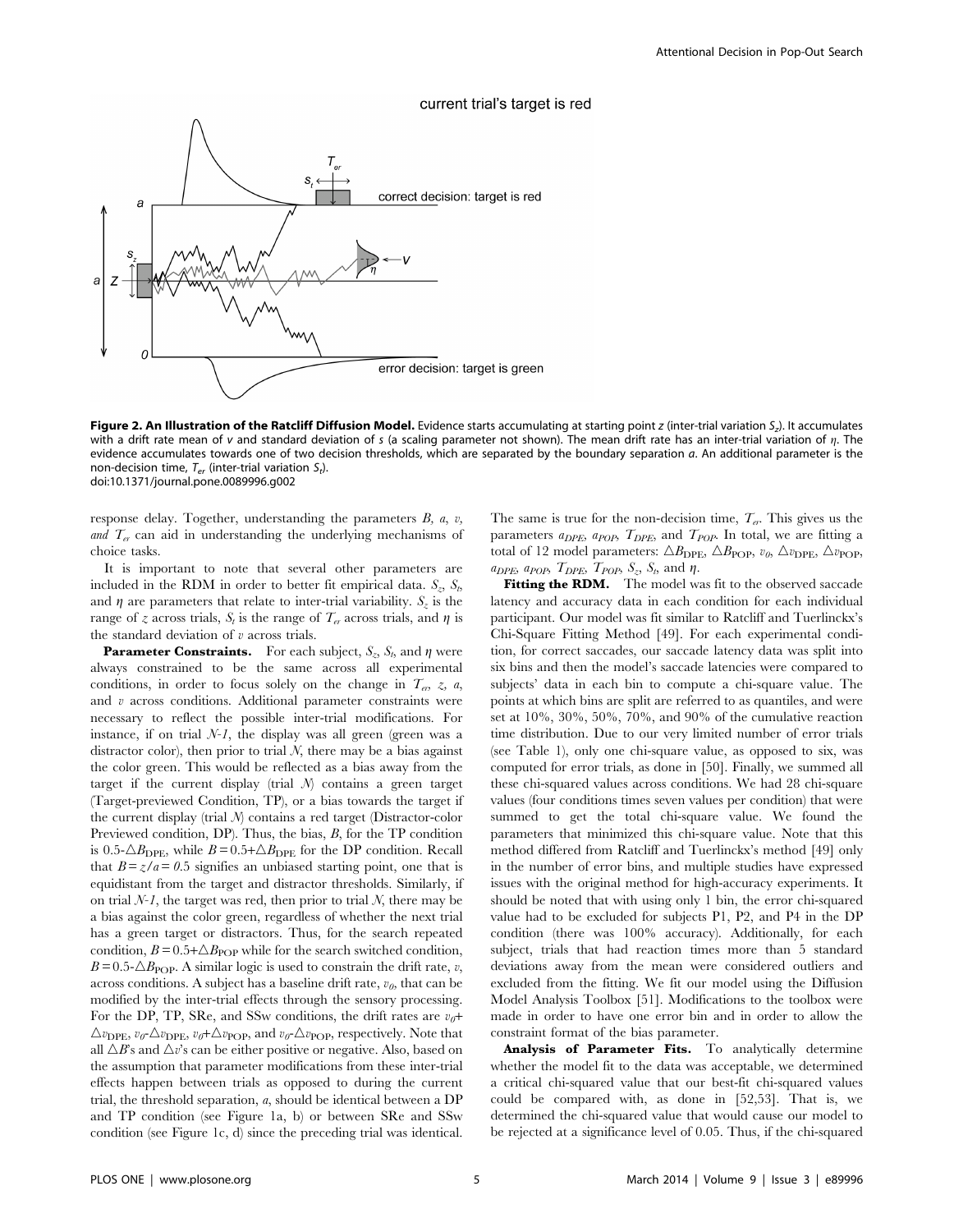Table 1. The Mean Saccade Latency and Accuracy in Four Search Conditions in Each Subject.

|                |              | SRe   | SSw   | p       | ТP    | DP    | p       |
|----------------|--------------|-------|-------|---------|-------|-------|---------|
| P1             | latency (ms) | 279.2 | 301.5 | < 0.001 | 305.8 | 288.2 | < 0.001 |
|                | accuracy (%) | 98.1  | 94.0  | 0.024   | 92.0  | 100.0 | < 0.001 |
| P <sub>2</sub> | latency (ms) | 304.0 | 320.3 | 0.049   | 332.3 | 295.1 | < 0.001 |
|                | accuracy (%) | 98.5  | 95.1  | 0.106   | 94.6  | 100.0 | 0.016   |
| P <sub>3</sub> | latency (ms) | 285.9 | 293.6 | 0.233   | 332.6 | 307.8 | 0.010   |
|                | accuracy (%) | 94.4  | 79.2  | < 0.001 | 88.1  | 97.2  | 0.004   |
| P4             | latency (ms) | 374.8 | 389.9 | 0.016   | 408.5 | 390.7 | 0.165   |
|                | accuracy (%) | 98.7  | 98.9  | 0.869   | 97.3  | 100.0 | 0.092   |
| P5             | latency (ms) | 315.3 | 331.4 | < 0.001 | 329.7 | 315.9 | 0.076   |
|                | accuracy (%) | 98.3  | 96.9  | 0.276   | 97.5  | 99.4  | 0.170   |

P-values were calculated using a two-tailed t-test for latency and a chi-square test for accuracy. doi:10.1371/journal.pone.0089996.t001

value for a model fit was less than the computed critical value, then that model cannot be rejected. This chi-squared comparison was done for each subject. The degrees of freedom of the chi-squared value is  $\tilde{\mathcal{J}}^*(K-1)-M$ , where  $\tilde{\mathcal{J}}$  is the number of conditions (4 in our case), K is the number of chi-squared values computed per condition  $(7 \text{ in our case})$ , and  $M$  is the number of model parameters. Note that for subjects P1, P2, and P4, there is one fewer degree of freedom because no chi-squared value was computed for errors in the DP condition.

We also show the quality of fits using quantile probability plots [49]. These plots simultaneously show the average reaction time and accuracy at each quantile for every experimental condition for both the model and the experimental data, and thus are an excellent way of visualizing the fit of the model. Note that because we only use quantiles for correct trials, only correct trials are shown in our plots. We separately show the number of errors predicted by the model versus the experimental data for each experimental condition for each subject.

Optimal Sub-Model of the RDM. In order to provide a first analysis of the RDM parameters critical to the phenomena of the DPE and POP, we compare several ''sub-models'' in which one or two additional parameters were constrained between conditions, in order to find the best sub-model. That is, will constraining certain parameters cause the quality of fits to drastically decrease, and will constraining other parameters have minimal effect on the model fits? This model comparison allowed us to identify the critical parameters for modeling these effects (i.e., the parameters without which fitting becomes poor). We compared the 12 parameter model, which we will refer to as the ''full'' model, to 8 other models where parameters were constrained across all experimental conditions: 1) no bias in all trials-  $\triangle B_{\text{DPE}}= 0$  and  $\Delta B_{\text{POP}} = 0$ , so for all conditions  $B = 0.5$ ; 2) no bias in DPE trials- $\Delta B_{\text{DPE}} = 0$ ; 3) no bias in POP trials-  $\Delta B_{\text{POP}} = 0$ ; 4) drift rate doesn't change in all trials-  $\Delta v_{\rm DPE}= 0$  and  $\Delta v_{\rm POP}= 0$ , so for all conditions  $v = v_0$ ; 5) drift rate doesn't change in DPE trials- $\Delta v_{\text{DPE}} = 0$ ; 6) drift rate doesn't change in POP trials-  $\Delta v_{\text{POP}} = 0$ ; 7) thresholds are equal in POP and DPE trials- $a_{DPE}=a_{POP}$ ; 8) nondecision times are equal in POP and DPE trials-  $T_{DPE} = T_{POP}$ . These models are compared using the Akaike information criterion (AIC) and Bayesian information criterion (BIC). These metrics compute the likelihood of the model fit to the experimental data and penalize the number of parameters used in the model (the model's complexity). Quantitatively,  $AIC = -2\ln(L) + 2M$ , where  $L$  is the likelihood of the model, and  $M$  is the number of parameters in the model [54]. BIC =  $-2\ln(L)+M^*ln(n)$ , where *n* is the number of observed data points [55]. Both metrics are included because AIC has a bias towards larger models [56], while BIC has a bias towards smaller models [57]. For every subject, the AIC and BIC of the sub-models are compared to the full model to determine the importance of a parameter for a good model fit. For an across subjects comparison, we add the AIC/BICs, which is equivalent to finding the likelihood of the data across all subjects (assuming subjects are independent) with the aforementioned model complexity penalty.

Parameters of the RDM. Finally, we looked into the bestfitting parameters of the full model. Are there parameter trends that are consistent across subjects? We tested whether bias and/or sensory parameter (i.e. drift rate) changes responsible for DPE and POP ( $\triangle B_{\text{DPE}}$ >0,  $\triangle B_{\text{POP}}$ ),  $\triangle v_{\text{DPE}}$ >0,  $\triangle v_{\text{POP}}$ ) using a onetailed t-test. We tested whether thresholds and non-decision times are different between DPE and POP trials  $(a_{DPE} \neq a_{POP}$ , and  $T_{DPE} \neq T_{POP}$  using a two-tailed paired t-test.

#### Results

#### Experimental Results

We scored a trial as correct if the initial saccade landed within 2 degrees of the oddball target and incorrect if it landed within 2 degrees of a distractor. Saccade latency was the time elapsed between the onset of the search display and the first saccade with a magnitude greater than 2 degrees.

Priming of Pop-Out. Table 1 shows search performance across all four conditions for each individual. All five participants had a shorter saccade latency in the Search Repeated (SRe) condition than in the Search Switched (SSw) condition (all  $p's$ 0.05 except P3; two-tailed t-test). These results confirm that generally participants showed Priming of Pop-out. Along with faster RTs, participants had higher accuracy rates in the Search Repeated condition than in the Search Switched condition, with the exception that P4, whose accuracy was nearly perfect in both conditions (98.7% and 98.9% in SRe and SSw condition, respectively). This difference was significant for P1 and P3 (chisquare test). In sum, generally our participants made a saccade to foveate the color oddball faster and more accurately when the target and distractor colors repeated across trials than when they switched.

Distractor Preview Effect. To examine the DPE, we compared Distractor-color Previewed (DP) trials and Target-color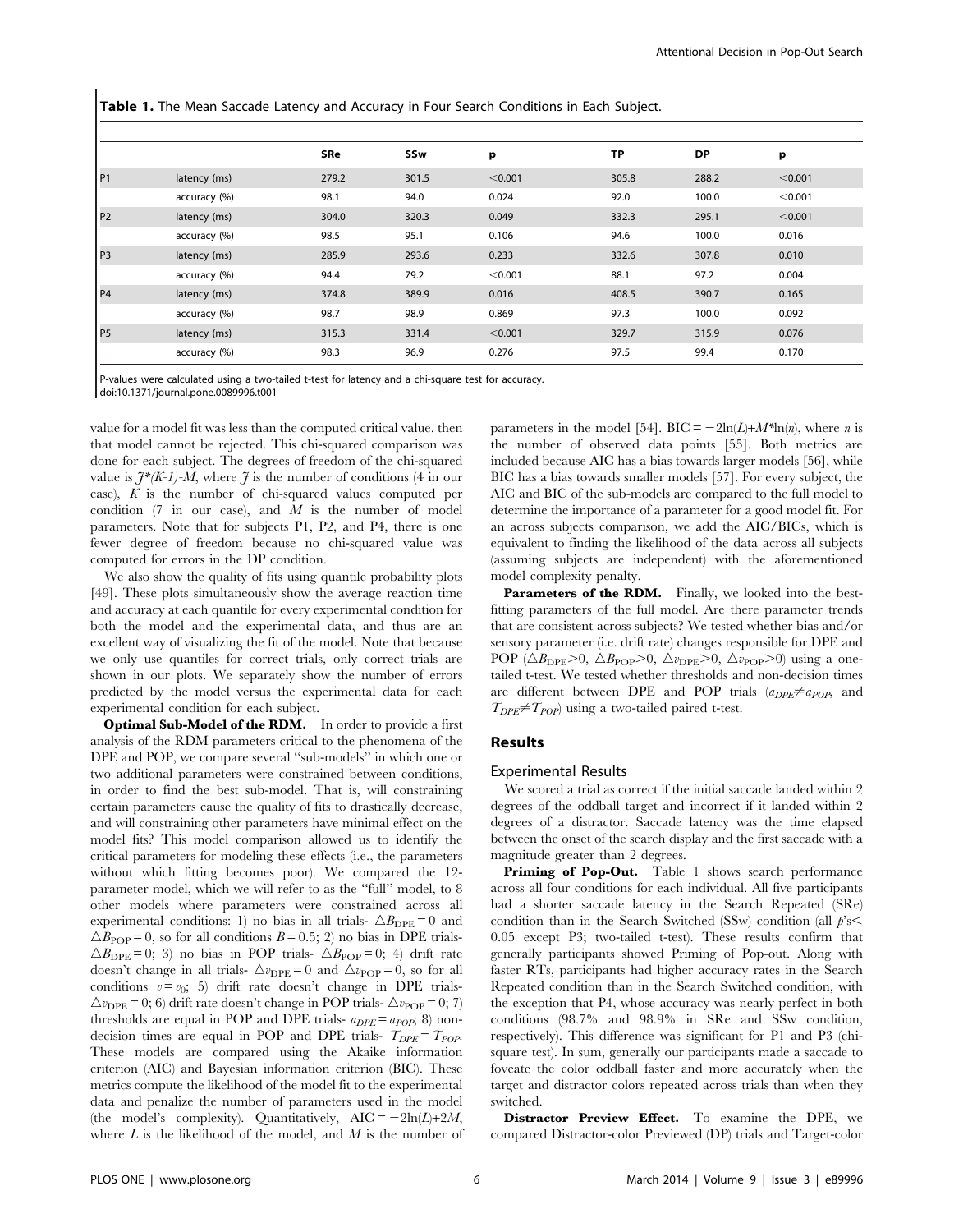Previewed (TP) trials. Saccade latencies were longer for all five participants in the Target-color Previewed condition than in the Distractor-color Previewed condition, as expected (Table 1). This difference was significant in P1, P2 and P3, and marginally significant in P5 (two-tailed t-test). Along with longer saccade latencies, accuracy was also lower on TP than on DP trials for all subjects. This difference was significant for P1, P2, and P3 (chisquare test). Overall, this result shows that, when asked to saccade to a visual oddball, participants were slower to do so (and less accurate) when the color of the current target was the color of distractors on the previous target-absent trial. Observers had a measurable difficulty in foveating the pop-out under these conditions (replicating [45]). It is worth noting that the Targetcolor Previewed condition was the condition associated with the worst level of performance across all subjects and all four conditions: it consistently yielded the longest observed saccade latencies. Finally, we also measured the frequency of false alarms in the experiment, defined as saccades that were executed on target-absent trials, that is, the proportion of target-absent trials in which participants failed to maintain fixation on the center of the screen. For subjects P1, P2, P3, P4 and P5, saccades were erroneously made on these trials 0.94%, 4.84%, 10.59%, 0.98% and 0.62% of the time, respectively.

#### Modeling Results

In the experiment, changes in saccadic latencies demonstrated that every individual was affected by POP and the DPE. The saccade selection task in the present study allowed us to then model how these different types of recent experiences (from the preceding trial) modulate the decision process of deploying attention to a pop-out item.

Analysis of Parameter Fits. To quantitatively determine whether our parameter fits were acceptable, we compared the chisquared values of each subject's model fit (from the full model) to a critical chi-squared value. If the value from the model fit is less than the critical value, then the fit is deemed acceptable. For subjects P3 and P5, the critical chi-squared value was 21.026 (12 df). For subjects P1, P2, and P4, the critical chi-squared value was 19.675 (11 df). Table 2 shows that 4 out of 5 subjects have model fit chi-squared values below the critical value, and P3 has a value (23.202) slightly above the critical value of P3, 21.026. This demonstrates that overall, the RDM provides acceptable fits to POP and DPE data. P3 had the worst accuracy compared to other subjects, particularly in SSw, which may be the reason why that the model could not fit P3 as well as the other participants.

To look more in depth at the quality of fits, we provide quantile probability plots (QPPs; Figure 3a) for correct trials and a comparison of the number of error trials (Figure 3b). Overall, we find that there are qualitatively very good fits, with the exception of the model not fitting the data very well for error trials in subject P5 and the top quantile (90%) of RTs of correct trials in subject P3.

Optimal Sub-Model of the RDM. In order to determine the parameters of the RDM critical for modeling POP and the DPE, we compared models that constrain these parameters across conditions using the Akaike information criterion (AIC; Figure 4) and Bayesian information criterion (BIC; Figure 5). Lower AIC/ BIC values signify a better model fit. A model comparison demonstrates that the sub-model with  $\triangle v_{\text{DPE}}= 0$  and  $\triangle v_{\text{POP}}= 0$ outperforms the full model. The AIC values for the v-constrained model ( $\triangle v_{\text{DPE}}= 0$  and  $\triangle v_{\text{POP}}= 0$ ) are less than the full model for 4 of 5 subjects (not P4) and have the lowest summed AIC value. As AIC comparisons have a bias towards larger models, the fact that the smaller (v-constrained) model has lower AIC values is robust.

Table 2. Best-Fit Parameters of Full Model.

|                                     | P1        | P <sub>2</sub> | P3     | P4        | P5        | (Mean, SEM)            |
|-------------------------------------|-----------|----------------|--------|-----------|-----------|------------------------|
| $\chi^2$                            | 8.617     | 14.928         | 23.202 | 3.693     | 18.871    | (13.862, 3.496)        |
| $\triangle$ <i>V</i> <sub>DPE</sub> | $-0.0839$ | $-0.0102$      | 0.0187 | 0.0798    | 0.0201    | (0.0049, 0.0266)       |
| $\triangle$ V <sub>POP</sub>        | $-0.0168$ | 0.0017         | 0.0582 | $-0.1287$ | $-0.0187$ | $(-0.0209,$<br>0.0303) |
| $\triangle B_{\sf DPF}$             | 0.1852    | 0.1560         | 0.1038 | $-0.0517$ | 0.0621    | (0.0911, 0.0415)       |
| $\triangle B_{\mathsf{POP}}$        | 0.1437    | 0.0960         | 0.0889 | 0.1379    | 0.0666    | (0.1066, 0.0148)       |
| $a_{DPE}$                           | 0.0567    | 0.0749         | 0.1229 | 0.0749    | 0.0916    | (0.0842, 0.0111)       |
| $a_{POP}$                           | 0.0640    | 0.0759         | 0.0832 | 0.0941    | 0.0933    | (0.0821, 0.0056)       |
| $T_{\rm{DPF}}$                      | 0.2579    | 0.2497         | 0.2313 | 0.3275    | 0.2530    | (0.2639, 0.0165)       |
| $T_{POP}$                           | 0.2466    | 0.2419         | 0.2415 | 0.3052    | 0.2537    | (0.2578, 0.0121)       |
| $V_0$                               | 0.6785    | 0.5084         | 0.7754 | 0.5854    | 0.6466    | (0.6389, 0.0448)       |
| $S_z$                               | 0.0000    | 0.0000         | 0.0674 | 0.0000    | 0.0623    | (0.0259, 0.0159)       |
| $S_t$                               | 0.0467    | 0.0726         | 0.0490 | 0.0903    | 0.0157    | (0.0549, 0.0127)       |
| $\eta$                              | 0.2083    | 0.0000         | 0.5000 | 0.1439    | 0.0000    | (0.1704, 0.0919)       |

doi:10.1371/journal.pone.0089996.t002

Thus, the change in drift rate is likely to be an unimportant parameter when modeling the inter-trial effects of the DPE and POP.

The model with  $\triangle B_{\text{DPE}}= 0$  and  $\triangle B_{\text{POP}}= 0$  is consistently worse than the full model. It has AIC values higher than the full model in all 5 subjects and has the largest summed AIC value. As AIC is biased towards larger models, we also compare the BIC values, which have a bias towards smaller models. Still, even with this bias towards the B-constrained (Bias is constrained) model, the summed BIC is larger than the full model, and is larger in the majority of subjects. Together, the AIC and BIC results suggest that bias is a critical model parameter when modeling POP and DPE.

The model with  $a_{DPE} = a_{POP}$  has a lower AIC value than the full model in 4 of 5 subjects, but has a larger summed value than the full model. However, this model has a smaller summed BIC value than the full model, and still, 4 of 5 subjects have a lower BIC value than the full model. The model with  $T_{DPE} = T_{POP}$  has a lower AIC value than the full model in 2 of 5 subjects (P2 and P5) and has a larger summed value than the full model. However, this model has a lower BIC value than the full model in 4 of 5 subjects and has a smaller summed value than the full model. Thus, it is not yet clear whether the a-constrained and T-constrained models are better than the full model, and whether these parameters vary between the DPE and POP conditions.

Parameters of the RDM. To further investigate the parameters of the RDM critical to effectively modeling the DPE and POP, we looked for parameter trends across subjects in our full model (Table 2). We first tested whether a bias is important in accounting for the DPE and POP, meaning testing whether  $\triangle B_{\text{DPE}}$ >0 and  $\triangle B_{\text{POP}}$ >0.  $\triangle B_{\text{POP}}$ >0 in all 5 subjects and this  $\triangle B_{\text{POP}} > 0$  is significant (p = 0.001; one-tailed t-test).  $\triangle B_{\text{DPE}} > 0$  in 4 of 5 subjects and is significant ( $p = 0.047$ ; one-tailed t-test). These results support the model comparison results suggesting that bias,  $\triangle B$ , is a necessary parameter in models of both POP and the DPE.

A change in drift rate could also account for the inter-trial effects, so we tested whether  $\triangle v_{\text{DPE}} > 0$  and  $\triangle v_{\text{POP}} > 0$ . However,  $\Delta v_{\text{DPE}} > 0$  and  $\Delta v_{\text{POP}} > 0$  are true in only 3 and 2 subjects, respectively. Both test results are insignificant. These results again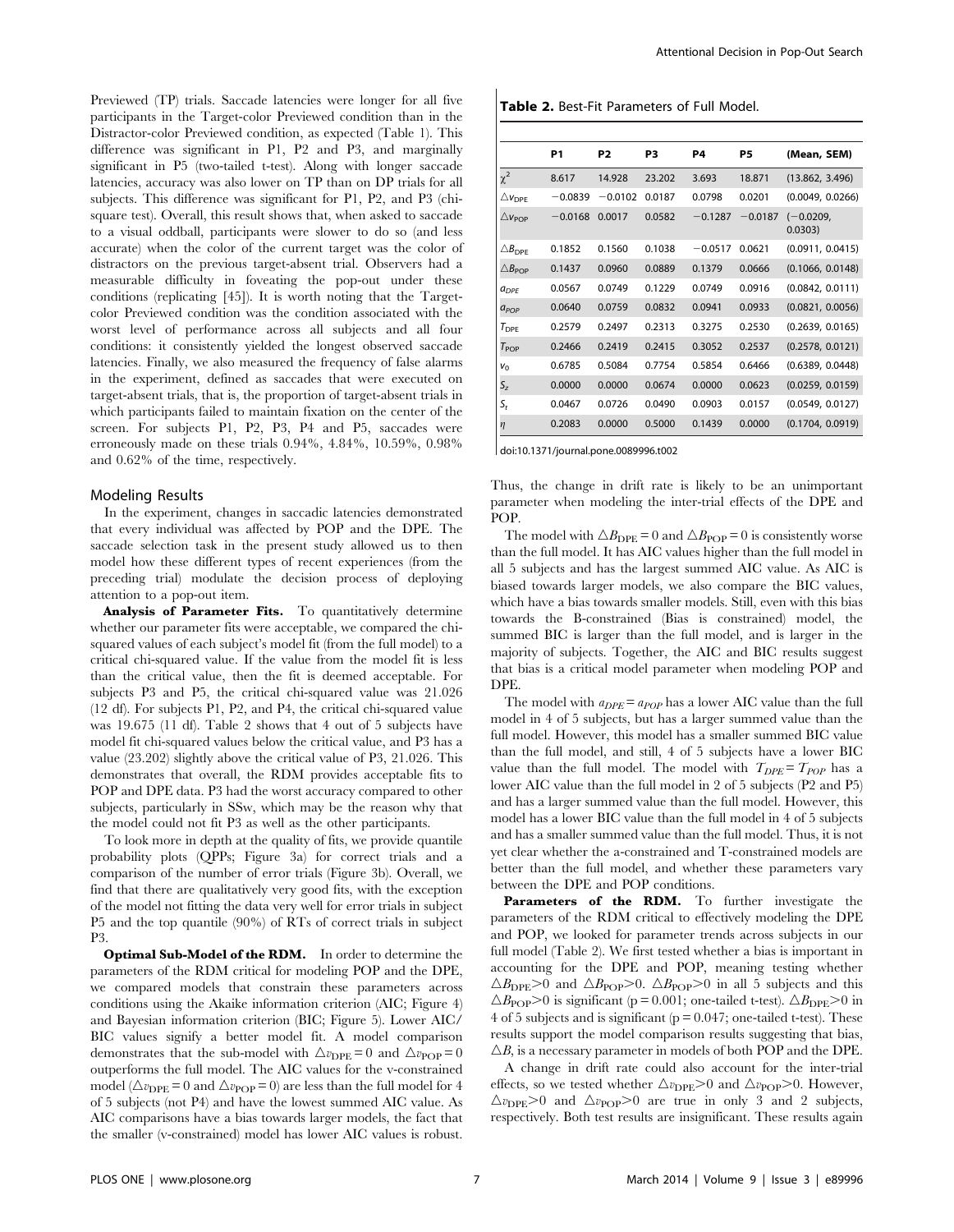

Figure 3. Model Goodness of Fit. (a) Quantile probability plots for the correct trials. These compare reaction time distributions from the model (lines) with empirical reaction times (x's) for every experimental condition. (b) Number of error trials generated by the model (red) is compared to the number of empirical error trials (blue) for every experimental condition. doi:10.1371/journal.pone.0089996.g003

support the model comparison results; a change in drift rate is unlikely the cause of the DPE and POP.

We also tested whether there is a difference in both boundary separations and non-decision times between the DPE and POP conditions, that is, whether  $a_{DPE} = a_{POP}$  and  $T_{DPE} = T_{POP}$ . The best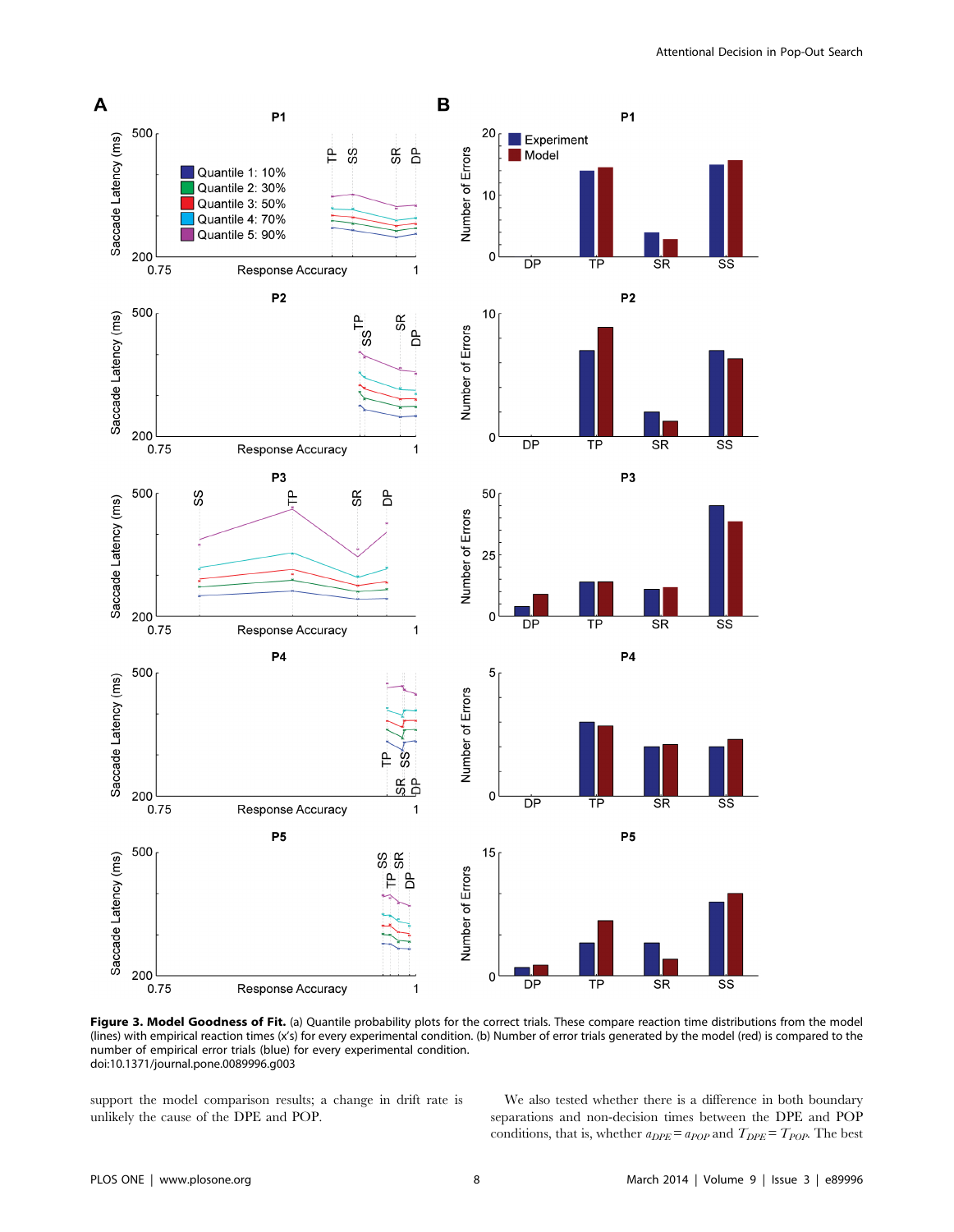

Figure 4. AIC Model Comparison. Akaike information criterion (AIC) values are compared between several sub-models of the RDM. Each submodel has one or two constrained parameters compared with the full model. This comparison is done for every subject, and the sum of AIC values is used for an across-subjects comparison. Note that AIC biases model selection towards models with more parameters. doi:10.1371/journal.pone.0089996.g004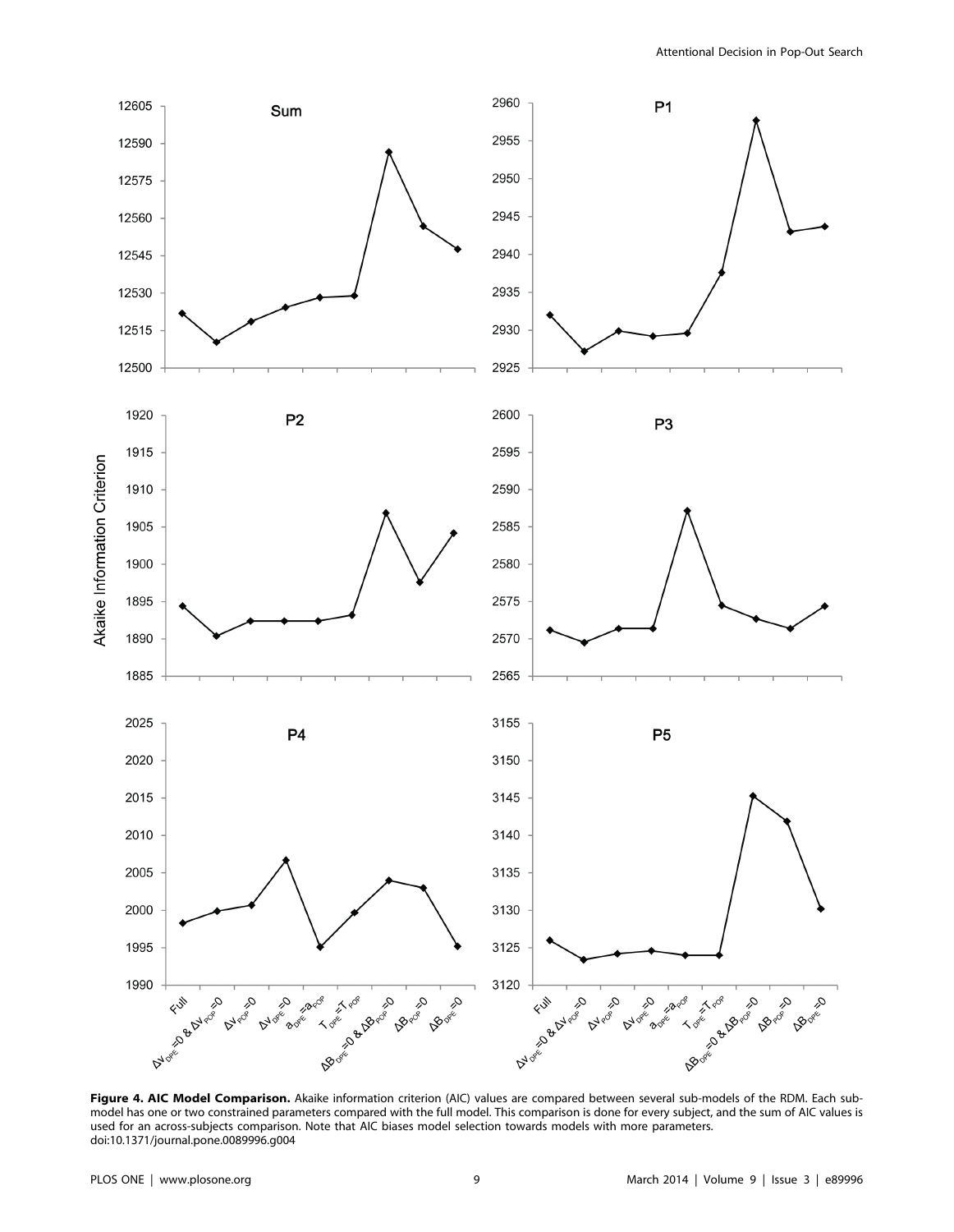

Figure 5. BIC Model Comparison. Bayesian information criterion (BIC) values are compared between several sub-models of the RDM. Each submodel has one or two constrained parameters compared with the full model. This comparison is done for every subject, and the sum of BIC values is used for an across-subjects comparison. Note that BIC biases model selection towards models with fewer parameters. doi:10.1371/journal.pone.0089996.g005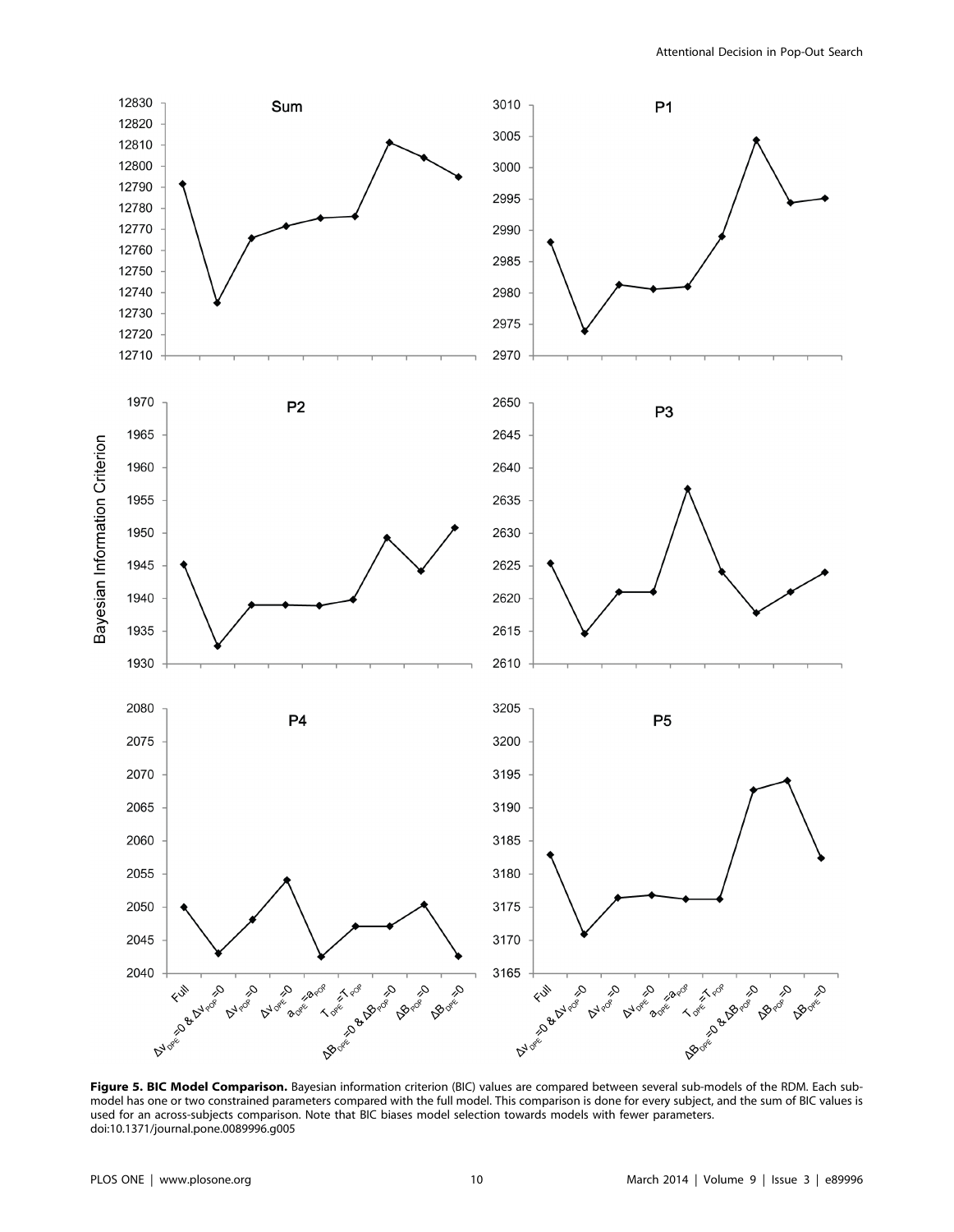fit results show that  $a_{POP} > a_{DPE}$  in 4 of 5 subjects, but the test for whether  $a_{DPE} \neq a_{POP}$  is insignificant (p = 0.97; two-tailed t-test).  $T_{DPE}$  $\ge$   $T_{POP}$  in 3 of 5 subjects, and the test for whether  $T_{DPE} \neq T_{POP}$  is insignificant (p = 0.31; two-tailed t-test). These results show that the boundary separation and non-decision times are not consistently different between DPE and POP conditions, although there are large individual variations.

Note that all these parameter trends can also be found in a model where  $S_z$ ,  $S_b$  and  $\eta$  are allowed to be different in DPE and POP trials (Table S1). Additionally, none of these three additional parameters are consistently different between DPE and POP trials. Also, in the optimal submodel, where  $\triangle v_{\text{DPE}}= 0$  and  $\triangle v_{\text{POP}}= 0$ , parameter trends (with the exception of the  $\triangle v$ 's) are consistent with the full model (Table S2).

#### Discussion

This study aimed to clarify the mechanisms underlying the attentional modulations caused by selection history, in particular by examining Priming of Pop-out (POP) and the Distractor Preview Effect (DPE). To do this, we fit the Ratcliff diffusion model (RDM) to eye movement data from an experiment that included a mix of POP and DPE search conditions where the oddball was defined by the item with a unique color in the search array. The experiment showed that a saccade to the target in trial  $N$  is faster when the current target color was also the target color in trial  $N-1$ , and it was slower when the current target color was the color of all three objects in trial  $N-1$  (i.e., there was no oddball and no saccade triggered). In other words, we replicated Priming of Pop-out [5–7] and the Distractor Preview Effect [20–24,45] in an experiment that allowed us to model both of these effects in each participant. We first showed that the RDM can accurately model these inter-trial effects. The results of this modeling suggest that a bias (i.e.  $\triangle B$  in the model) towards the current target's color (or away from the distractor's color) is a necessary parameter for both POP and the DPE to occur, while the change in the strength of the representation of the stimuli feature  $(\Delta v)$ , boundary separation (a) and non-decision time  $(T_{\text{er}})$  are less likely the factors underlying of the DPE and POP. Finally, the success of the modeling implies that, indeed, these two tasks can be understood as attentional decision making tasks, in which the attention system must quickly decide the target/distractor status assignments to two colors presented in the display.

#### Behavioral Correlates to RDM Parameters

In order to better understand the meaning of our results, it is useful to look at how the RDM parameters have been modulated in past experiments. When the relative proportions of stimuli vary between conditions, the bias parameter has changed most [58]. A previous disproportionate occurrence of conditions is an example of an effect of selection history, thus supporting our finding that selection history is primarily represented in the RDM through the bias parameter. Their study also found that minor modulations in drift rate also accompanied a change in stimuli proportions, while our study did not find any robust changes in drift rate during the DPE and POP. The drift rate parameter has been consistently shown to change due to changes in stimulus quality and discrimination ability (the relative bottom up salience of stimuli) [58,59]. As the bottom-up salience of targets in all trials was constant across experiments, it is not surprising that we did not see a consistent effect on drift rate. The boundary separation alters due to emphasis on speed or accuracy (the speed accuracy tradeoff, SATO), and thus depends on task difficulty [58–60]. In our experiment, subjects' speed-accuracy goals remained consistent between conditions, and the fact that we found no robust difference in boundary separation suggests that DPE conditions are not intrinsically easier or harder than POP conditions. Lastly, the bias parameter has also shown to be modulated by differing reward rates for different conditions [59], which was not tested in our experiment. In sum, our finding that POP and the DPE, which are caused by differences in selection history, are dependent on changes in the bias parameter, is mostly consistent with previous experimental and modeling results.

## Neural Correlates for Priming of Pop-out and the Distractor Preview Effect

Single neuron recordings have been done in primates doing oddball search tasks in which Priming of Pop-out occurs [46,61]. These studies showed that having the same target in the previous trial as the current trial (the search repeat condition) led to an increased firing rate in many frontal eye field (FEF) neurons compared to when the current trial's target was a distractor in the previous trial.

There have not previously been neural recordings of the Distractor Preview Effect. However, it is possible to make predictions given our modeling findings, as diffusion models and other related accumulator models have been shown to mimic neural activity [62–66], including the neural correlates of oddball visual search [67]. We found here that POP and the DPE can be explained in the RDM by a change in the same parameter, suggesting that the neural causes of the two effects may be similar as well.

POP and the DPE have both been investigated in humans using fMRI. In Kristjansson et al. [68], the authors examined the same color Pop-out task as we used here (although they did not include DPE trials). They found that the FEF and intraparietal sulcus (IPS) responded more when the target had changed color from one trial to the next, implying that the dorsal attention network was responsible for maintaining the change in belief about the likely target identity across trials. Complementing those results, recently Scalf, Ahn, Beck and Lleras [69] studied only DPE trials under fMRI, using categorical oddball displays (find house amongst faces or vice-versa). They found that the DPE was significantly associated with changes in the ventral attention system (bilateral IFG, right angular gyrus and right supramarginal gyrus, as well as the right middle frontal gyrus). This is interesting because contrasting the two sets of fMRI data one can conclude that POP and DPE "live" in different attention networks, even though our data suggests that both of these selection history effects are represented analogously, via changes in bias about the target color.

## Bias Modulation Is the Major Factor Underlying POP and the DPE

The modulation of the bias parameter could signify multiple internal effects. One possibility is that it could represent perceptual saliency (or perceptual gain). We believe this is unlikely, as perceptual saliency would most likely be represented in the same manner as physical saliency, i.e. through the drift rate parameter [58,59]. Another possibility is that the bias parameter could represent a bias of belief. This is likely, as increasing the probability of a target, which has been shown to modulate the bias parameter [58], would change someone's internal belief about the likelihood of the target.

This parameter interpretation suggests that search facilitation in the SRe condition of POP is because of a positive bias effect: seeing the target color on a trial increases the bias of belief that the target will again be that specific color on the subsequent trial. This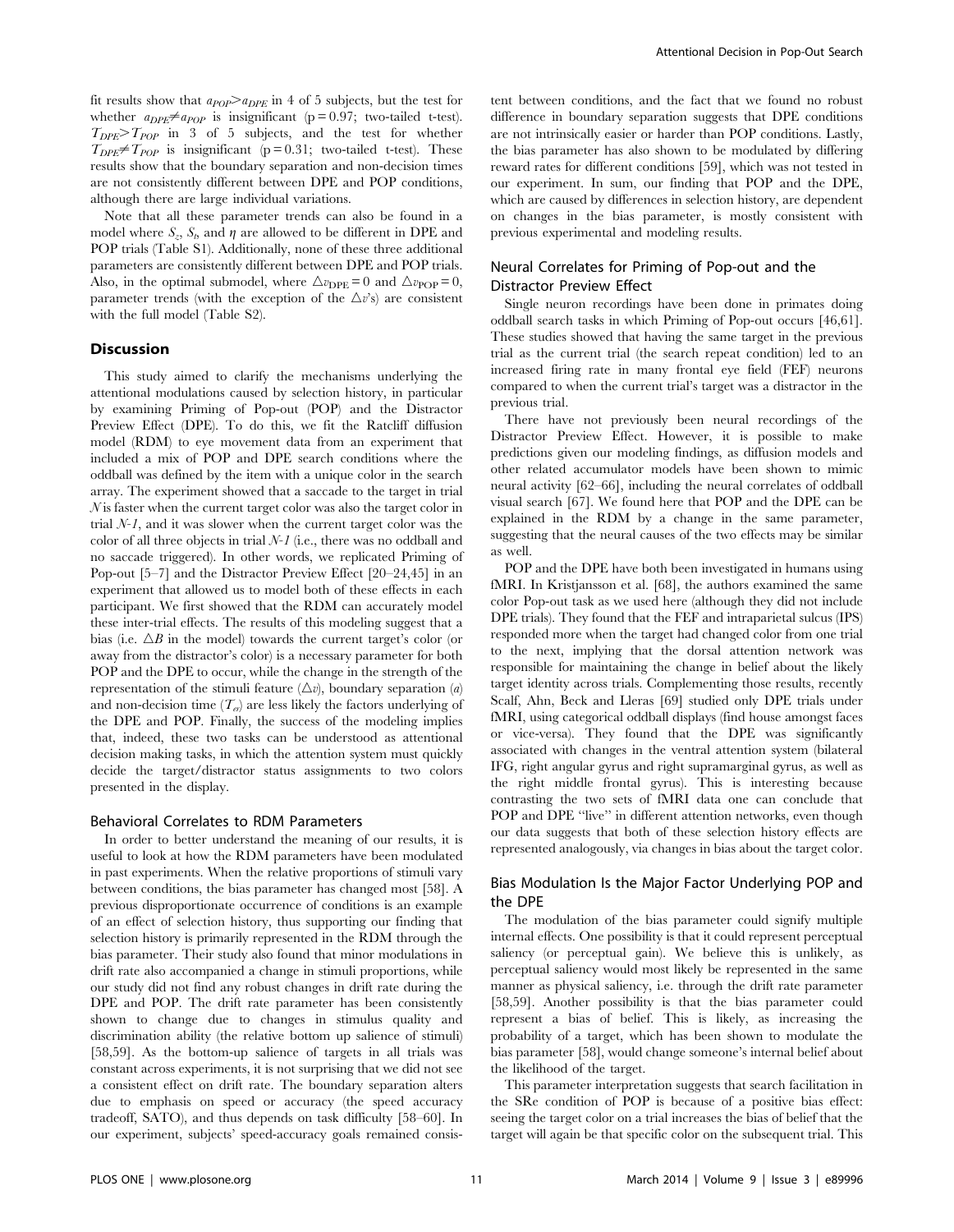result is in line with accounts proposing no contributions of changes in perceptual salience as an underlying mechanism behind POP (e.g. [70–73]).

Similar to POP, our modeling results show a reliable modulation of bias in DPE.

Generally, the modeling results regarding the bias parameter in the DPE are well in agreement with a number of studies by Lleras and colleagues [20,22,45] showing that that DPE is a top-down attentional bias. This bias prevents attention from shifting towards features associated with target-absent status. Lleras, Kawahara and Levinthal [21] have suggested that the DPE can be very taken as an example of an attentional repulsion effect centered on the target itself (and its history): it is not so much the case that distractors attract more attention onto themselves on Target-Previewed trials (compared to DP), but rather that it is much harder to move attention towards the target on those trials because of the history associated with the target's color (i.e., its recent assignment of nontarget status, see also Caddigan and Lleras [45]). Lleras et al. [21] studied a temporal search task version of the DPE studied here: participants were asked to find the color (or category) oddball on a rapid serial visual presentation (RSVP) task. Performance on the trial subsequent to a target-absent RSVP stream was near floor when participants had to select an item of the color of the items on the preceding target-absent RSVP stream (i.e., a Target-color Previewed condition, in RSVP presentation), whereas little difference was found between Distractor-color and Neither-color Previewed conditions. This pattern observed in the temporal version of the DPE is well in line with a ''target-repulsion'' account of the DPE. Interestingly, as noted in the Introduction, the repulsion bias ''transfers'' across search tasks: that is, when RSVP search trials are intermixed with spatial search trials (find the oddball in a static display), a DPE is observed irrespective of the type of targetabsent trial type (RSVP or spatial), and irrespective of the targetpresent trial type [20]. This seems to also be the case in POP [17].

### The 3-Item Pop-Out Task Is an Attentional Decision Making Task

When viewed from this modeling framework, we propose that the task we have been studying in the POP literature may actually not be a strict ''pop-out'' task. By that, we mean that the threeitem display used consistently in this literature may not carry sufficient information to truly induce a feature-based pop-out effect (i.e., an entirely bottom-up driven reaction to the display). In larger display sizes, the color-contrast signal between the target and the surrounding distractors may be sufficiently large to induce a bottom-up contrast that drives the eye to the pop-out (a true feature-based pop-out), but that may not be so for three-items displays. In fact, displays with larger set sizes do produce faster RTs than those with smaller set sizes [5,74], and in fact, POP magnitude is smaller with larger set sizes [47]. In other words, the displays with the less striking pop-out effect give rise to the most priming of pop-out, and the displays with the most striking pop-out (as evidenced by faster overall RTs) give rise to smaller amounts of priming. A further observation regarding POP and DPE is that neither is observed when the task is simply to detect the presence/ absence of a color pop-out in a display, which again implies that it is the assignment of colors to attention-roles (target/distractor) that underlies these effects. A final observation regarding POP is that, when one uses 3-item displays, the featural contrast between target and distractors on a given trial (i.e., how alike the target and distractor colors are) does *not* affect the magnitude of the priming effect, yet it does affect the overall RT, with faster overall RTs for larger color differences [75]. Thus, the magnitude of the color contrast appears to bear little to no relation to POP magnitude in three-items displays. This again suggests that POP is not a priming of ''the phenomenon'' of visual pop-out, but more likely reflects the attentional decision making ''benefit'' of repeating the same target/distractor color assignment across consecutive trials (a cognitive as opposed to perceptual effect). Thus, we propose that the ''3-item pop-out'' task is better understood as a ''3-item attentional decision making'' task.

In sum, the arguments above are meant to emphasize that the three-item display likely does not induce a purely bottom-up guidance of attention in the first place, which likely explains why Priming of Pop-out is so dependent on observers' goals and motivations [8,35,36]. We also believe that it is precisely because the task is an attentional decision making task that our model was able to successfully fit the data, and why it is that the logic of adaptation in bias applies in understanding the effect of selection history in POP and DPE so well.

#### Limitations of the Current Modeling Approach

While our display had three objects, the Ratcliff diffusion model that we used models the competition between two choices, rather than three. That is, our model did not include the location decision that was made in the actual task. It is thus possible that the RDM can't fully capture the internal mechanisms of POP and the DPE. We made the choice to model color competition because we believe that the critical decision to make in a trial was whether the green color or red color was the target when an oddball was present [17,20,21]. Using a two-competitor model was likely acceptable for several reasons. First, Krajbich and Rangel [76] found that a model using three competitors had similar predictions of choice, reaction time and eye movements as a model using two competitors. They therefore suggested that the brain uses similar computation processes in the selection between two or among three choices. Moreover, they found that the resulting parameter values were comparable. Second, if the two-choice model was unable to describe our task, our study would not have yielded high quality model fits. Third, a behavioral signature of pop-out tasks is their independence of the number of items in the display, so it seemed contrary to the behavioral evidence to model the effect with three accumulators. That said, it will be important in the future to pursue modeling work to determine whether there are advantages to using a model with three accumulators, in particular whether this model can better determine the underlying mechanisms of POP and the DPE. One advantage may be modeling the role of location repetition in the oddball task [6,7]. It may be possible to model color and location priming repetition effects concurrently to see if the color priming effects and the location priming effects are independent (see Maljkovic and Nakayama, 2000 [7]).

The RDM used here can only reflect relative bias; for instance, it does not dissociate whether the bias is towards a target or away from a distractor. However, it has been previously shown in many studies that POP can be due to dissociable effects on the target and distractors [17–19,77,78]. Models with additional free parameters, such as the leaky competing accumulator model [79], may be able to dissociate these effects in a modeling framework, and should be investigated in future work.

Another potential limitation of our modeling is our small sample size  $(N= 5)$ . This was limited due to the large number of trials per subject. However, our main result that the bias parameter is critical for modeling both the DPE and POP is relatively consistent across subjects and is statistically significant (see Modeling Results). It would be valuable to increase the sample size in order to better understand the variation in other parameters across subjects. For instance, it is possible that there are additional parameter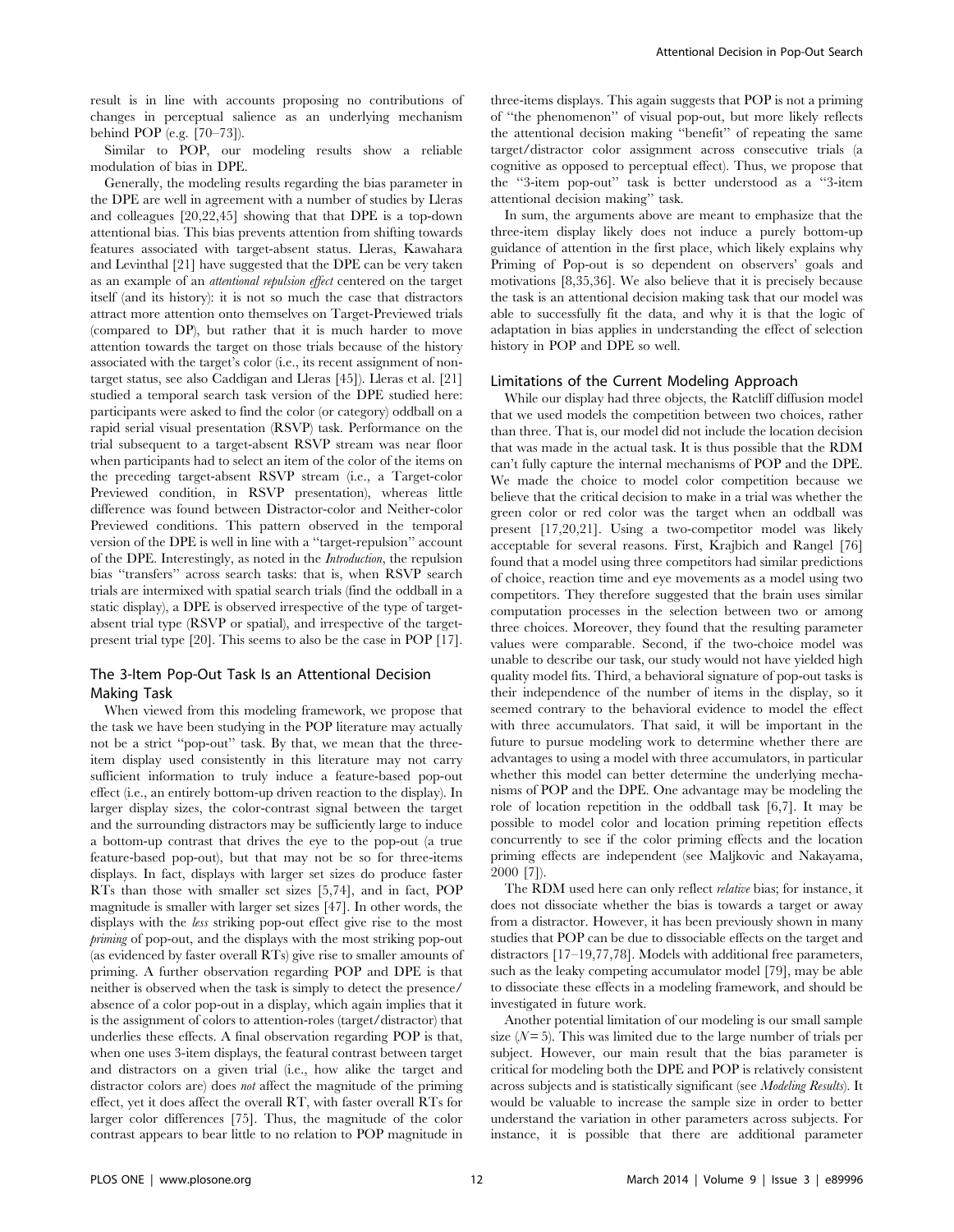variations related to the DPE and POP that are found in just a fraction of the population.

#### **Significance**

In our study, we used saccades as the response modality, allowing us to focus our analysis on the first act of selection on each trial. Note that all-but-two papers on Priming of Pop-out have used manual responses in the search task. The use of saccade latency as well as accuracy allowed us to model, for the first time, the attentional decision processes that underlie Priming of Pop-out and the Distractor Preview Effect, two robust inter-trial effects caused by changes in selection history. We importantly found that a diffusion model was able to accurately model these two effects. The modeling results allowed us to identify contributing factors to these two effects (thereby contributing to the literature on these two effects and selection history in general) and more generally, to further understanding of behavioral correlates of diffusion model parameters. The results are consistent with the idea that these two phenomena are not ''visual priming'' effects, but rather attentional priming effects, where the behavioral benefits/costs emerge from an attentional-decision making process that is tasked with

#### References

- 1. Chun MM (2000) Contextual cueing of visual attention. Trends in Cognitive Sciences 4: 170–178.
- 2. Chun MM, Jiang Y (1998) Contextual Cueing: Implicit Learning and Memory of Visual Context Guides Spatial Attention. Cognitive Psychology 36: 28–71.
- 3. Tseng YC, Li CSR (2004) Oculomotor correlates of context-guided learning in visual search. Attention, Perception, & Psychophysics 66: 1363–1378.
- 4. Tseng YC, Lleras A (2013) Rewarding context accelerates implicit guidance in visual search. Attention, perception & psychophysics 75: 287–298.
- 5. Maljkovic V, Nakayama K (1994) Priming of Pop-Out: I. Role of Features. Memory and Cognition 22.
- 6. Maljkovic V, Nakayama K (1996) Priming of pop-out: II. The role of position. Perception & Psychophysics 58: 977–991.
- 7. Maljkovic V, Nakayama K (2000) Priming of popout: III. A short-term implicit memory system beneficial for rapid target selection Visual Cognition 7: 571– 595.
- 8. Fecteau JH (2007) Priming of pop-out depends upon the current goals of observers. Journal of Vision 7.
- 9. Fecteau JH, Munoz DP (2003) Exploring the consequences of the previous trial. Nature Reviews Neuroscience 4: 435–443.
- 10. Fecteau JH, Munoz DP (2006) Salience, relevance, and firing: a priority map for target selection. Trends in cognitive sciences 10: 382–390.
- 11. Geyer T, Muller HJ, Krummenacher J (2007) Cross-trial priming of element positions in visual pop-out search is dependent on stimulus arrangement. Journal of Experimental Psychology: Human Perception and Performance 33: 788–797.
- 12. Goolsby BA, Grabowecky M, Suzuki S (2005) Adaptive modulation of color salience contingent upon global form coding and task relevance. Vision Research 45: 901–930.
- 13. Goolsby BA, Suzuki S (2001) Understanding priming of color-singleton search: Roles of attention at encoding and retrieval. Perception & Psychophysics 63: 929–944.
- 14. Kristjansson A, Mackeben M, Nakayama K (2001) Rapid, object based learning in the deployment of transient attention. Perception 30: 1375–1387.
- 15. Sigurdardottir HM, Kristjánsson Á, Driver J (2008) Repetition streaks increase perceptual sensitivity in visual search of brief displays. Visual Cognition 16: 643– 658.
- 16. Kristjansson A, Driver J (2008) Priming in visual search: Separating the effects of target repetition, distractor repetition and role-reversal. Vision Research 48: 1217–1232.
- 17. Yashar A, Lamy D (2010) Intertrial repetition affects perception: The role of focused attention. Journal of vision 10.
- 18. Lamy D, Antebi C, Aviani N, Carmel T (2008) Priming of pop-out provides reliable measures of target activation and distractor inhibition in selective attention. Vision Research 48: 30–41.
- 19. Lamy D, Yashar A, Ruderman L (2013) Orientation search is mediated by distractor suppression: Evidence from priming of pop-out. Vision Research.
- 20. Levinthal BR, Lleras A (2008) Inter-trial inhibition of attention to features is modulated by task relevance. Journal of Vision 8: 1–15.
- 21. Lleras A, Kawahara J, Levinthal BR (2009) Past rejections lead to future misses: Selection-related inhibition produces blink-like misses of future (easily detectable) events. Journal of Vision 9.
- 22. Lleras A, Kawahara J, Wan XI, Ariga A (2008) Inter-trial inhibition of focused attention in pop-out search. Perception & Psychophysics 70: 114–131.

determining, on every trial, the target/distractor assignments to the colors in the display.

## Supporting Information

Table S1 Best-Fit Parameters of Expanded Model. (DOCX)

Table S2 Best-Fit Parameters of Optimal Sub-Model. (DOCX)

#### Acknowledgments

The authors thank D. Lamy and R. Moran for their comments on an earlier version of this manuscript.

#### Author Contributions

Conceived and designed the experiments: YCT JIG EC AL. Performed the experiments: JIG EC. Analyzed the data: YCT JIG EC AL. Contributed reagents/materials/analysis tools: YCT JIG. Wrote the paper: YCT JIG AL. Designed and ran RDM Model: YCT JIG.

- 23. Lleras A, Levinthal BR, Kawahara J (2009) The remains of the trial: goaldetermined inter-trial suppression of selective attention. Progress in Brain Research 176: 195–213.
- 24. Ariga A, Kawahara J (2004) The perceptual and cognitive distractor-previewing effect. Journal of Vision 4: 891–903.
- 25. Wolfe JM (1994) Guided search 2.0. A revised model of visual search. Psychonomic bulletin & review 1: 202–238.
- 26. Yantis S (1998) Control of Visual Attention. In: Pashler H, editor. Attention. London: Psychology Press. pp. 223–256.
- 27. Wolfe JM, Butcher SJ, Lee C, Hyle M (2003) Changing your mind: On the contributions of top-down and bottom-up guidance in visual search for feature singletons. Journal of Experimental Psychology: Human Perception and Performance 29: 483–501.
- 28. Treisman A, Gelade G (1980) A feature-integration theory of attention. Cognitive Psychology 12: 97–136.
- 29. Bundesen C (1990) A theory of visual attention. Psychological review 97: 523.
- 30. Duncan J, Humphreys GW (1989) Visual search and stimulus similarity. Psychological Review 96: 433–458.
- 31. Found A, Müller HJ (1996) Searching for unknown feature targets on more than one dimension: Investigating a ''dimension-weighting'' account. Perception & Psychophysics 58: 88–101.
- 32. Serences JT, Boynton GM (2007) Feature-based attentional modulations in the absence of direct visual stimulation. Neuron 55: 301–312.
- 33. Wolfe JM, Cave KR, Franzel SL (1989) Guided search: an alternative to the feature integration model for visual search. Journal of Experimental Psychology: Human perception and performance 15: 419.
- 34. Awh E, Belopolsky AV, Theeuwes J (2012) Top-down versus bottom-up attentional control: A failed theoretical dichotomy. Trends in cognitive sciences.
- 35. Hickey C, Chelazzi L, Theeuwes J (2010) Reward changes salience in human vision via the anterior cingulate. Journal of Neuroscience 30: 11096–11103.
- 36. Hickey C, Chelazzi L, Theeuwes J (2010) Reward guides vision when it's your thing: Trait reward-seeking in reward-mediated visual priming. PLoS ONE 5: e14087.
- 37. Anderson BA, Laurent PA, Yantis S (2011) Learned value magnifies saliencebased attentional capture. PLoS One 6: e27926.
- 38. Anderson BA, Laurent PA, Yantis S (2011) Value-driven attentional capture. Proceedings of the National Academy of Sciences 108: 10367–10371.
- 39. Ratcliff R (1978) A theory of memory retrieval. Psychological Review 85: 59– 108.
- 40. Ratcliff R (2002) A diffusion model account of response time and accuracy in a brightness discrimination task: Fitting real data and failing to fit fake but plausible data. Psychonomic Bulletin & Review 9: 278–291.
- 41. Ratcliff R, Rouder JN (1998) Modeling Response Times for Two-Choice Decisions. Psychological Science 9: 347–356.
- 42. Ratcliff R (2001) Putting noise into neurophysiological models of simple decision making. Nature neuroscience 4.
- 43. Kristjansson A, Vuilleumier P, Malhotra P, Husain M, Driver J (2005) Priming of color and position during visual search in unilateral spatial neglect.
- 44. Peremen Z, Hilo R, Lamy D (2013) Visual consciousness and intertrial feature priming. Journal of Vision 13.
- 45. Caddigan E, Lleras A (2010) Saccadic repulsion in pop-out search: How a target's dodgy history can push the eyes away from it. Journal of Vision 10.